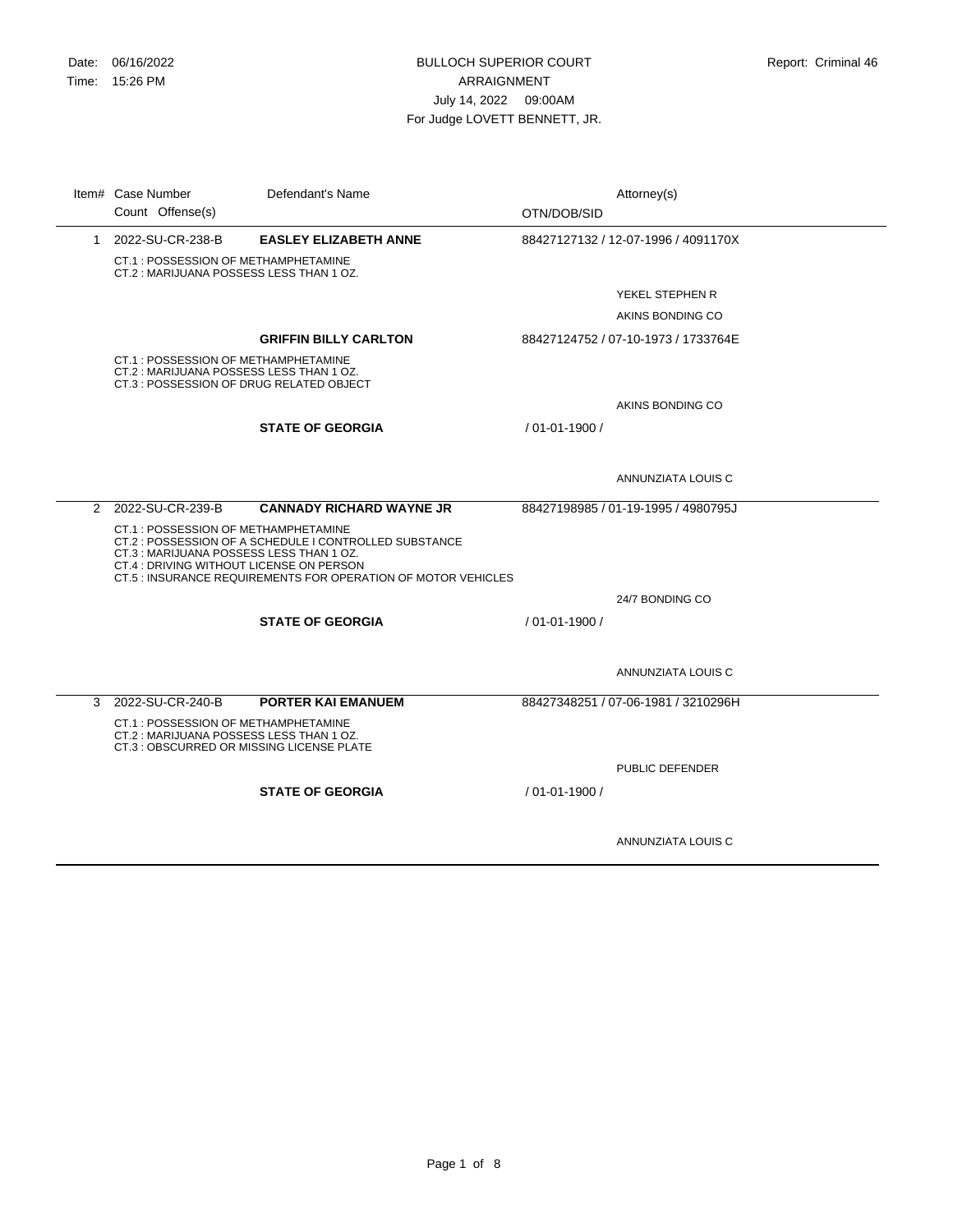|   | Item# Case Number<br>Count Offense(s)                | Defendant's Name                                                                                                                                          | OTN/DOB/SID        | Attorney(s)                                               |
|---|------------------------------------------------------|-----------------------------------------------------------------------------------------------------------------------------------------------------------|--------------------|-----------------------------------------------------------|
|   | 4 2022-SU-CR-244-B<br>FELON OR FELONY FIRST OFFENDER | <b>BUTLER MALEIK LENARD</b><br>CT.1: RECEIPT, POSSESSION OR TRANSFER OF FIREARM BY CONVICTED                                                              |                    | 88428053125 / 02-14-1996 / 4306950M                       |
|   |                                                      | <b>STATE OF GEORGIA</b>                                                                                                                                   | / 01-01-1900 /     | <b>BROWN KAREN</b>                                        |
|   |                                                      | <b>WOODS RODNEY L AKA</b>                                                                                                                                 | $/01 - 01 - 1900/$ | <b>BLOUNT CASEY</b>                                       |
|   | FELON OR FELONY FIRST OFFENDER                       | <b>WOODS RONNIE LEVON</b><br>CT.1: RECEIPT, POSSESSION OR TRANSFER OF FIREARM BY CONVICTED                                                                |                    | 88428052941 / 04-26-1986 / 2936164T                       |
|   |                                                      |                                                                                                                                                           |                    | PUBLIC DEFENDER                                           |
|   | 5 2022-SU-CR-249-B<br>FELON OR FELONY FIRST OFFENDER | <b>COOPER KENDALL SINCLAIR</b><br>CT.1 : POSSESSION OF A SCHEDULE I CONTROLLED SUBSTANCE<br>CT.2: RECEIPT. POSSESSION OR TRANSFER OF FIREARM BY CONVICTED |                    | 88427736655 / 08-07-1985 / 3356703M                       |
|   |                                                      |                                                                                                                                                           |                    | <b>BROWN KAREN</b><br>HART WILLIAM MALONE                 |
|   |                                                      | <b>STATE OF GEORGIA</b>                                                                                                                                   | / 01-01-1900 /     | MCELVEEN LELAND                                           |
| 6 | 2022-SU-CR-252-B                                     | <b>STATE OF GEORGIA</b>                                                                                                                                   | / 01-01-1900 /     |                                                           |
|   |                                                      | <b>WILKINS KAREN LEE</b>                                                                                                                                  |                    | ANNUNZIATA LOUIS C<br>88426904672 / 02-18-1965 / 5090509W |
|   | CT.1 : POSSESSION OF METHAMPHETAMINE                 |                                                                                                                                                           |                    |                                                           |
|   |                                                      |                                                                                                                                                           |                    | <b>BROWN KAREN</b><br>AKINS BONDING CO                    |
|   | 7 2022-SU-CR-253-B                                   | <b>STATE OF GEORGIA</b>                                                                                                                                   | / 01-01-1900 /     |                                                           |
|   |                                                      | <b>WILKINS KAREN LEE</b>                                                                                                                                  |                    | ANNUNZIATA LOUIS C<br>88427145026 / 02-18-1965 / 5090509W |
|   | CT.2 : POSSESSION OF DRUG RELATED OBJECT             | CT.1: POSSESSION OF A SCHEDULE I CONTROLLED SUBSTANCE                                                                                                     |                    | <b>BROWN KAREN</b>                                        |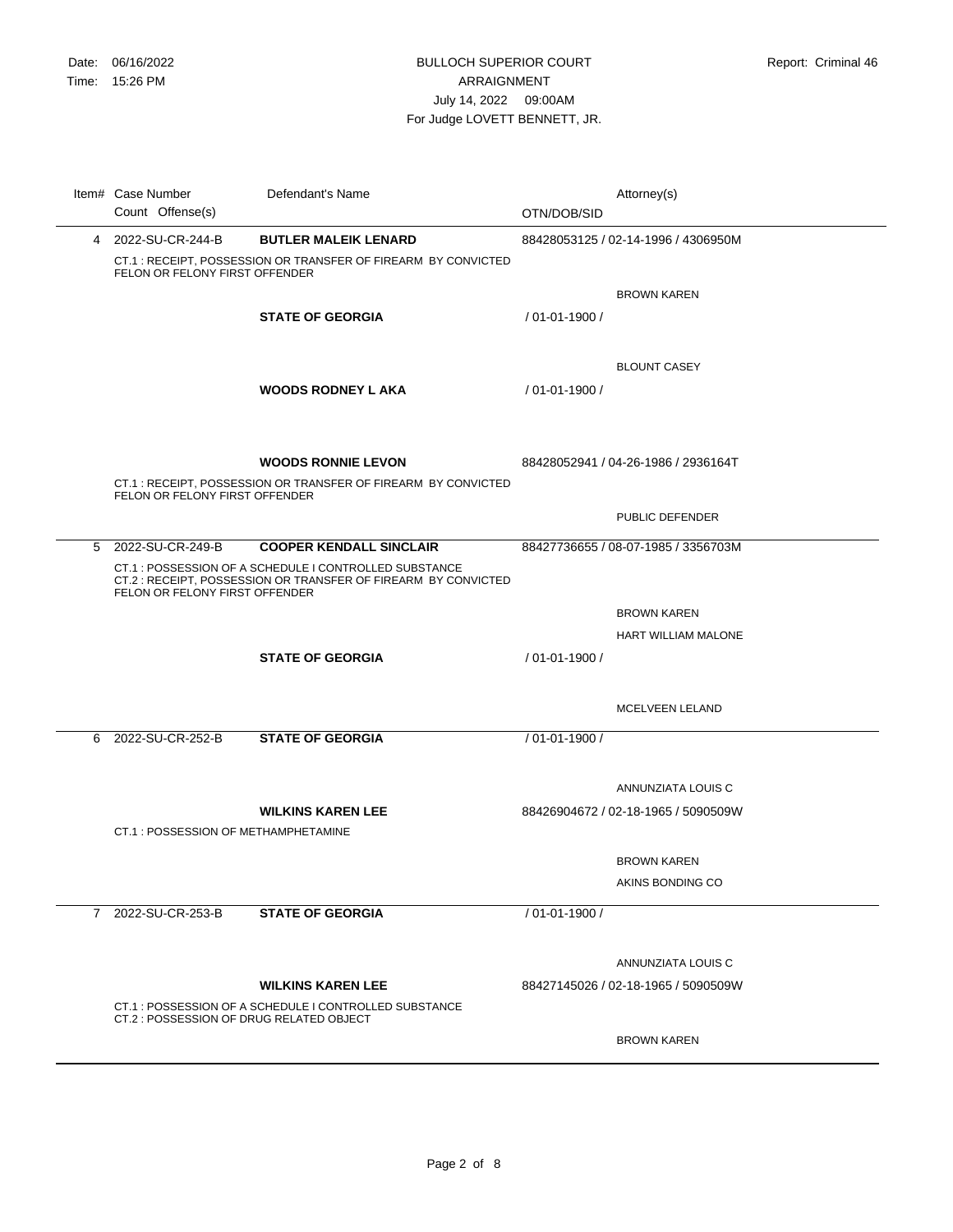CT.1 : TRAFFICKING COCAINE CT.2 : POSSESSION OF MARIJUAAN WITH INTENT TO DISTRIBUTE CT.3 : POSSESSION OF FIREARM OR KNIFE DURING COMMISSION OF OR ATTEMPT TO COMMIT CERTAIN FELONIES CT.4 : RECEIPT, POSSESSION OR TRANSFER OF FIREARM BY CONVICTED FELON OR FELONY FIRST OFFENDER 8 2022-SU-CR-255-B **BANKS MARCUS SHANTAY** LANIER SIMS 88427752140 / 07-16-1971 / 2076497P **STATE OF GEORGIA** ANNUNZIATA LOUIS C / 01-01-1900 / CT.1 : AGGRAVATED STALKING CT.2 : RECKLESS DRIVING 9 2022-SU-CR-259-B **BRADLEY WILLIAM PAUL** HUBE MATT 88428394062 / 07-16-1982 / 5124804P **STATE OF GEORGIA** / 01-01-1900 / CT.1 : POSSESSION OF A SCHEDULE I CONTROLLED SUBSTANCE 10 2022-SU-CR-261-B **COGGINS CADEN** CLIETT GABE T. DONALDSON BONDING 88427255070 / 01-04-2003 / 5098748E CT.1 : POSSESSION OF A SCHEDULE I CONTROLLED SUBSTANCE **GREINER PATRICK KARL** MARSH TROY 24/7 BONDING CO 88427254565 / 08-30-2002 / 5098731M **STATE OF GEORGIA** / 01-01-1900 / CT.1 : POSSESSION OF A SCHEDULE I CONTROLLED SUBSTANCE CT.2 : POSSESSION OF A SCHEDULE I CONTROLLED SUBSTANCE CT.3 : POSSESSION OF A SCHEDULE II CONTROLLED SUBSTANCE CT.4 : MARIJUANA POSSESS LESS THAN 1 OZ. CT.5 : WILLFUL OBSTRUCTION OF LAW ENFORCEMENT OFFICERS - MISDEMEANOR **WEIR TRISTAN ROBERT** 88427254355 / 07-18-2002 / 5098724W Item# Case Number Defendant's Name **Interval and Attorney(s)** Attorney(s) Count Offense(s) Defendant's Name OTN/DOB/SID

DONALDSON BONDING

CT.6 : POSSESSION OF DRUG RELATED OBJECT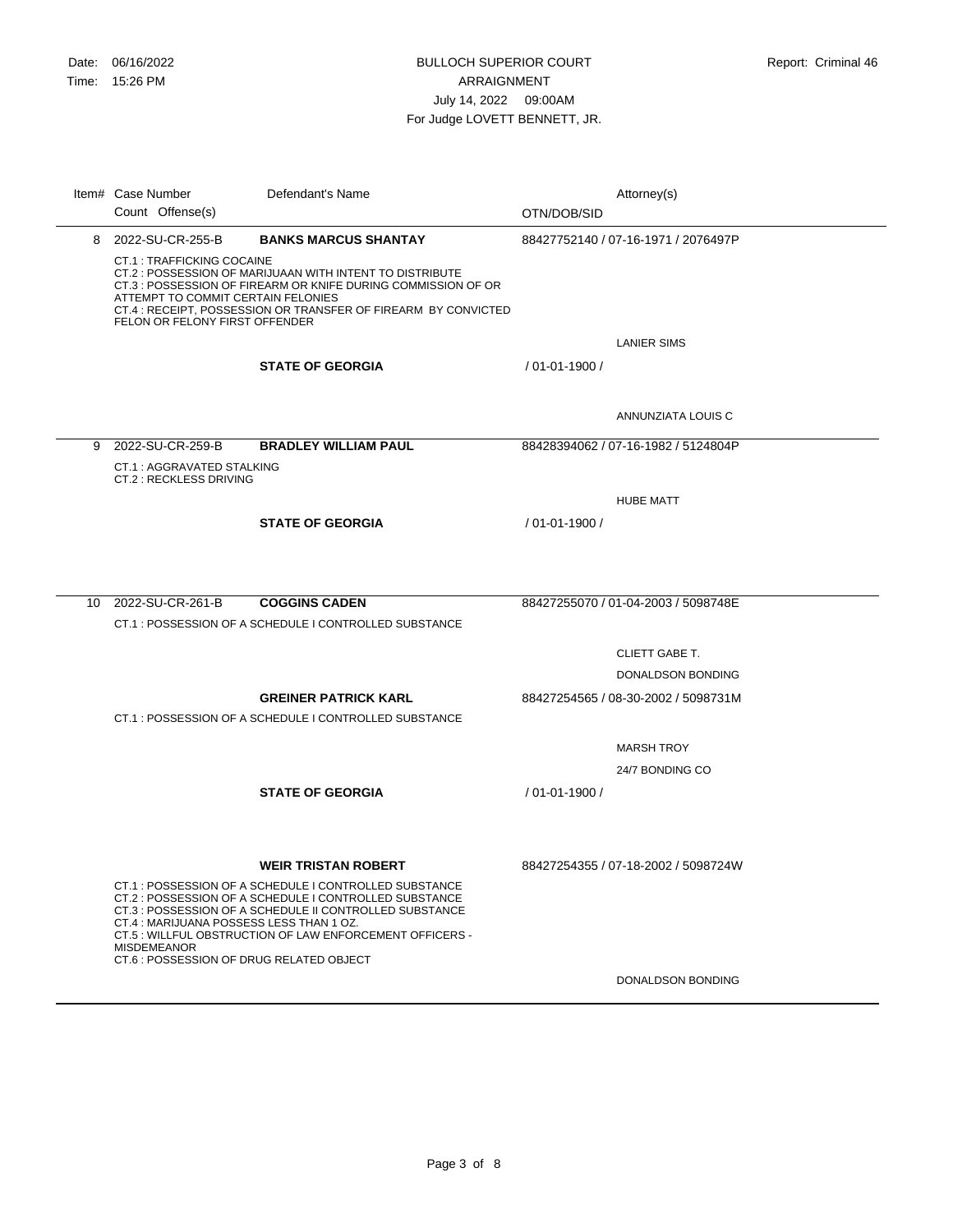|    | Item# Case Number<br>Count Offense(s)                                                                                  | Defendant's Name                                                                                                                                                                                                                                             | Attorney(s)<br>OTN/DOB/SID                                       |  |
|----|------------------------------------------------------------------------------------------------------------------------|--------------------------------------------------------------------------------------------------------------------------------------------------------------------------------------------------------------------------------------------------------------|------------------------------------------------------------------|--|
|    | 11 2022-SU-CR-262-B                                                                                                    | <b>COMBS TERRE LOUISE</b>                                                                                                                                                                                                                                    | 88426904915 / 09-27-1965 / 4332836M                              |  |
|    | CT.1: POSSESSION OF METHAMPHETAMINE<br>INTOXICANTS, DRUGS WITHOUT CONSENT<br>CT.4 : POSSESSION OF DRUG RELATED OBJECT  | CT.2 : POSSESSION OF A SCHEDULE I CONTROLLED SUBSTANCE<br>CT.3 : CROSSING STATE/COUNTY GUARD LINES WITH WEAPONS,                                                                                                                                             | <b>PUBLIC DEFENDER</b>                                           |  |
|    |                                                                                                                        | <b>LANIER HEATHER MICHELLE</b>                                                                                                                                                                                                                               | 88426904576 / 04-21-1969 / 1558238J                              |  |
|    | CT.1 : POSSESSION OF METHAMPHETAMINE<br>CT.9: POSSESSION OF DRUG RELATED OBJECT                                        | CT.2: POSSESSION OF A SCHEDULE I CONTROLLED SUBSTANCE                                                                                                                                                                                                        |                                                                  |  |
|    |                                                                                                                        |                                                                                                                                                                                                                                                              | <b>WILLIAMS JOSEPH</b>                                           |  |
|    |                                                                                                                        | <b>STATE OF GEORGIA</b>                                                                                                                                                                                                                                      | $/01 - 01 - 1900/$                                               |  |
|    | CT.1 : POSSESSION OF METHAMPHETAMINE<br>INTOXICANTS, DRUGS WITHOUT CONSENT<br>CT.6 : POSSESSION OF DRUG RELATED OBJECT | <b>WILKINS KAREN LEE</b><br>CT.2 : POSSESSION OF A SCHEDULE I CONTROLLED SUBSTANCE<br>CT.5 : CROSSING STATE/COUNTY GUARD LINES WITH WEAPONS,<br>CT.7: FAILURE TO KEEP DRUGS IN ORIGINAL CONTAINER<br>CT.8 : POSSESSION OF A SCHEDULE II CONTROLLED SUBSTANCE | 88426904672 / 02-18-1965 / 5090509W                              |  |
|    |                                                                                                                        |                                                                                                                                                                                                                                                              | YEKEL STEPHEN R                                                  |  |
|    |                                                                                                                        |                                                                                                                                                                                                                                                              | AKINS BONDING CO                                                 |  |
|    | 12 2022-SU-CR-271-B<br>CT.1 : TERRORISTIC THREATS AND ACTS<br>CT.2 : POSSESSION OF DRUG RELATED OBJECT                 | <b>HOLLINGSWORTH TIMOTHY LANDON</b>                                                                                                                                                                                                                          | 88427617036 / 07-08-1993 / 4417258E<br>HOLLINGSWORTH TIMOTHY ROR |  |
|    |                                                                                                                        | <b>STATE OF GEORGIA</b>                                                                                                                                                                                                                                      | / 01-01-1900 /                                                   |  |
|    |                                                                                                                        |                                                                                                                                                                                                                                                              |                                                                  |  |
|    | 13 2022-SU-CR-272-B                                                                                                    | <b>JOHNSON JOSHUA ROBERT</b><br>CT.1: THEFT BY RECEIVING STOLEN PROPERTY- FELONY                                                                                                                                                                             | 88427485543 / 07-02-1989 / 3408025T                              |  |
|    |                                                                                                                        |                                                                                                                                                                                                                                                              |                                                                  |  |
|    |                                                                                                                        | <b>STATE OF GEORGIA</b>                                                                                                                                                                                                                                      | PUBLIC DEFENDER<br>$/01 - 01 - 1900/$                            |  |
|    |                                                                                                                        |                                                                                                                                                                                                                                                              |                                                                  |  |
| 14 | 2022-SU-CR-273-B<br>CT.1 : POSSESSION OF METHAMPHETAMINE<br>CT.2 : FAILURE TO MAINTAIN LANE                            | <b>KENNEDY MISTY LANE</b>                                                                                                                                                                                                                                    | 88427310812 / 03-06-1984 / 4579148J                              |  |
|    |                                                                                                                        |                                                                                                                                                                                                                                                              | 24/7 BONDING CO                                                  |  |

**STATE OF GEORGIA** / 01-01-1900 /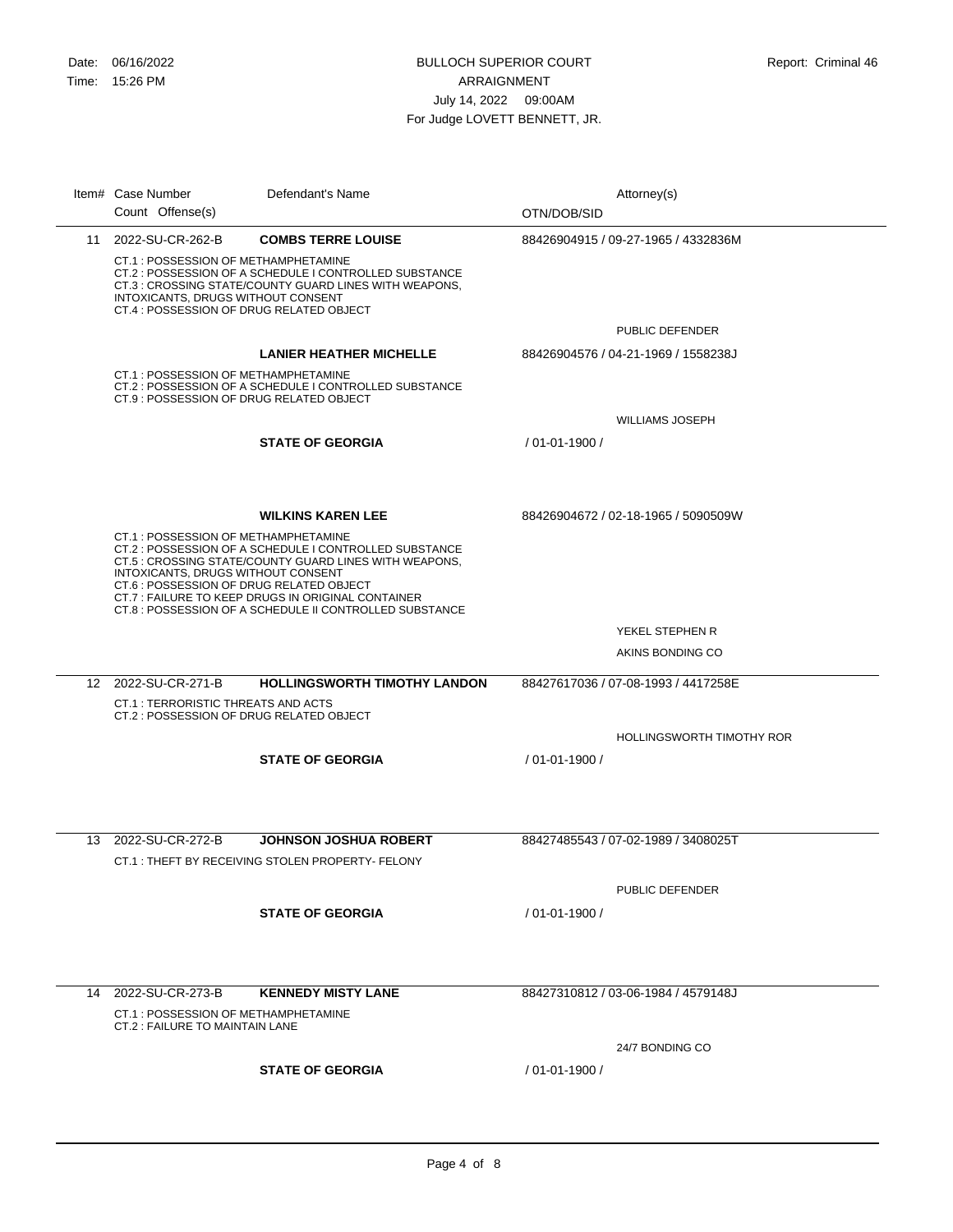|    | Item# Case Number<br>Count Offense(s)                                                                                                                                                                                                                                     | Defendant's Name                                              | OTN/DOB/SID        | Attorney(s)                         |
|----|---------------------------------------------------------------------------------------------------------------------------------------------------------------------------------------------------------------------------------------------------------------------------|---------------------------------------------------------------|--------------------|-------------------------------------|
|    | 15 2022-SU-CR-275-B                                                                                                                                                                                                                                                       | LEE KEOUNTAYE TYRONE                                          |                    | 88428011022 / 04-27-2001 / 3888357X |
|    | CT.1: POSSESSION OF MARIJUANA MORE THAN I OZ.<br>CT.2: THEFT BY RECEIVING STOLEN PROPERTY- FELONY<br>CT.3 : POSSESSION OF FIREARM OR KNIFE DURING COMMISSION OF OR<br>ATTEMPT TO COMMIT CERTAIN FELONIES<br>CT.4 : INSURANCE REQUIREMENTS FOR OPERATION OF MOTOR VEHICLES |                                                               |                    | PUBLIC DEFENDER                     |
|    |                                                                                                                                                                                                                                                                           | <b>STATE OF GEORGIA</b>                                       | / 01-01-1900 /     |                                     |
|    |                                                                                                                                                                                                                                                                           |                                                               |                    |                                     |
|    |                                                                                                                                                                                                                                                                           |                                                               |                    |                                     |
|    | 16 2022-SU-CR-280-B                                                                                                                                                                                                                                                       | <b>STATE OF GEORGIA</b>                                       | / 01-01-1900 /     |                                     |
|    |                                                                                                                                                                                                                                                                           |                                                               |                    | PATTERSON COURTNEY                  |
|    |                                                                                                                                                                                                                                                                           | <b>SULLIVAN JAMIE RAMON</b>                                   |                    | 88425112300 / 10-15-1966 / 01028136 |
|    | CT.1: AGGRAVATED ASSAULT                                                                                                                                                                                                                                                  |                                                               |                    |                                     |
|    | CT.2 : AGGRAVATED ASSAULT                                                                                                                                                                                                                                                 | CT.3 : FLEEING OR ATTEMPTING TO ELUDE A POLICE OFFICER FOR A  |                    |                                     |
|    | <b>FELONY OFFENSE</b>                                                                                                                                                                                                                                                     | CT.4 : FLEEING OR ATTEMPTING TO ELUDE A POLICE OFFICER FOR A  |                    |                                     |
|    | <b>FELONY OFFENSE</b>                                                                                                                                                                                                                                                     | CT.5 : FLEEING OR ATTEMPTING TO ELUDE A POLICE OFFICER FOR A  |                    |                                     |
|    | <b>FELONY OFFENSE</b>                                                                                                                                                                                                                                                     | CT.6 : FLEEING OR ATTEMPTING TO ELUDE A POLICE OFFICER FOR A  |                    |                                     |
|    | <b>FELONY OFFENSE</b>                                                                                                                                                                                                                                                     |                                                               |                    |                                     |
|    | CT.7 : FLEEING OR ATTEMPTING TO ELUDE A POLICE OFFICER FOR A<br><b>FELONY OFFENSE</b>                                                                                                                                                                                     |                                                               |                    |                                     |
|    | <b>FELONY OFFENSE</b>                                                                                                                                                                                                                                                     | CT.8 : FLEEING OR ATTEMPTING TO ELUDE A POLICE OFFICER FOR A  |                    |                                     |
|    | <b>FELONY OFFENSE</b>                                                                                                                                                                                                                                                     | CT.9 : FLEEING OR ATTEMPTING TO ELUDE A POLICE OFFICER FOR A  |                    |                                     |
|    | <b>FELONY OFFENSE</b>                                                                                                                                                                                                                                                     | CT.10 : FLEEING OR ATTEMPTING TO ELUDE A POLICE OFFICER FOR A |                    |                                     |
|    |                                                                                                                                                                                                                                                                           | CT.11 : FLEEING OR ATTEMPTING TO ELUDE A POLICE OFFICER FOR A |                    |                                     |
|    | <b>FELONY OFFENSE</b><br><b>FELONY OFFENSE</b>                                                                                                                                                                                                                            | CT.12 : FLEEING OR ATTEMPTING TO ELUDE A POLICE OFFICER FOR A |                    |                                     |
|    |                                                                                                                                                                                                                                                                           |                                                               |                    | <b>WITHERS THOMAS A</b>             |
| 17 | 2022-SU-CR-283-B                                                                                                                                                                                                                                                          | <b>STATE OF GEORGIA</b>                                       | $/01 - 01 - 1900/$ |                                     |
|    |                                                                                                                                                                                                                                                                           |                                                               |                    |                                     |
|    |                                                                                                                                                                                                                                                                           | <b>TOLBERT STEVEN ANDREW</b>                                  |                    | 88428257120 / 12-18-1996 / 4575396H |
|    | CT.1 : POSSESSION OF METHAMPHETAMINE                                                                                                                                                                                                                                      |                                                               |                    |                                     |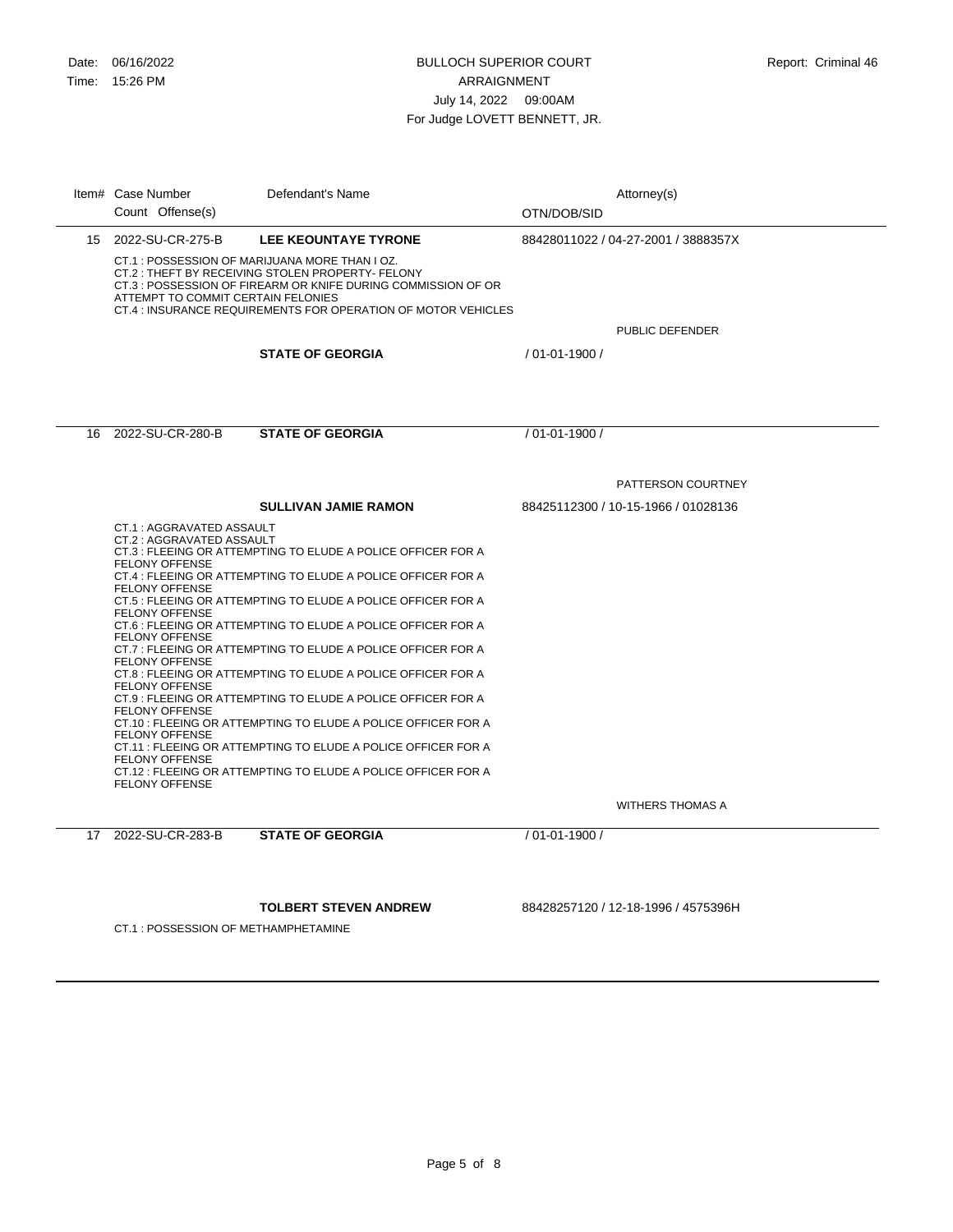|    | Item# Case Number<br>Count Offense(s)                                                                                | Defendant's Name                                                                                                                                                                                        | Attorney(s)<br>OTN/DOB/SID          |
|----|----------------------------------------------------------------------------------------------------------------------|---------------------------------------------------------------------------------------------------------------------------------------------------------------------------------------------------------|-------------------------------------|
|    | 18 2022-SU-CR-285-B                                                                                                  | <b>STATE OF GEORGIA</b>                                                                                                                                                                                 | / 01-01-1900 /                      |
|    | CT.3 : DRIVING UNDER THE INFLUENCE OF DRUGS<br>CT.5 : IMPROPER STOPPING                                              | <b>WILLIAMS ENEECIA JAVONNE</b><br>CT.1: POSSESSION OF A SCHEDULE I CONTROLLED SUBSTANCE<br>CT.2 : POSSESSION OF A SCHEDULE I CONTROLLED SUBSTANCE<br>CT.4 : DRIVING WHILE LICENSE SUSPENDED OR REVOKED | 88428172453 / 08-29-2001 / 5119675T |
|    | 19 2022-SU-CR-286-B                                                                                                  | <b>STATE OF GEORGIA</b>                                                                                                                                                                                 | / 01-01-1900 /                      |
|    | CT.1 : TERRORISTIC THREATS AND ACTS                                                                                  | <b>WILLIAMS ROOSVELT</b><br>CT.2: POINTING OR AIMING GUN OR PISTOL AT ANOTHER                                                                                                                           | 88427020636 / 01-31-1967 / 3429807A |
|    |                                                                                                                      |                                                                                                                                                                                                         | 24/7 BONDING CO                     |
|    | 20 2022-SU-CR-290-B                                                                                                  | <b>DURRENCE JAMES ETHAN</b><br>CT.1: POSSESSION OF MARIJUANA WITH INTENT TO DISTRIBUTE<br>CT.2 : FALSE STATEMENTS OR WRITINGS; CONCEAL FACTS OR<br>FRAUDULENT DOCUMENTS IN MATTERS OF GOVERNMENT        | 88428120826 / 06-10-2003 / 5118479J |
|    |                                                                                                                      |                                                                                                                                                                                                         | <b>PUBLIC DEFENDER</b>              |
|    |                                                                                                                      | <b>STATE OF GEORGIA</b>                                                                                                                                                                                 | / 01-01-1900 /                      |
| 21 | 2022-SU-CR-291-B                                                                                                     | <b>DURRENCE JAMES ETHAN</b>                                                                                                                                                                             | 88428119636 / 06-10-2003 / 5118479J |
|    | CT.1: POSSESSION OF METHAMPHETAMINE<br>ATTEMPT TO COMMIT CERTAIN FELONIES<br>CT.5: MARIJUANA POSSESS LESS THAN 1 OZ. | CT.3: POSSESSION OF FIREARM OR KNIFE DURING COMMISSION OF OR<br>CT.4 : POSSESSION OF SAWED-OFF SHOTGUN, SAWED-OFF RIFLE,<br>MACHINE GUN, DANGEROUS WEAPON, OR SILENCER                                  |                                     |
|    |                                                                                                                      | <b>STATE OF GEORGIA</b>                                                                                                                                                                                 | PUBLIC DEFENDER<br>/ 01-01-1900 /   |
|    |                                                                                                                      |                                                                                                                                                                                                         |                                     |
|    | 22 2022-SU-CR-296-B                                                                                                  | <b>HURT JADEN SHEMAR</b><br>CT.1: CRIMINAL ATTEMPT TO COMMIT A FELONY -16-4-1 - PURCHASE                                                                                                                | 88426402293 / 03-06-2000 / 5078743E |
|    | SCHEDULE I CONTROLLED SUBSTANCE<br>INVOLVING CONTROLLED SUBSTANCES                                                   | CT.2 : USE OF COMMUNICATION FACILITY IN COMMISSION OF A FELONY                                                                                                                                          | AKINS BONDING CO                    |
|    |                                                                                                                      | <b>STATE OF GEORGIA</b>                                                                                                                                                                                 | / 01-01-1900 /                      |
|    |                                                                                                                      |                                                                                                                                                                                                         |                                     |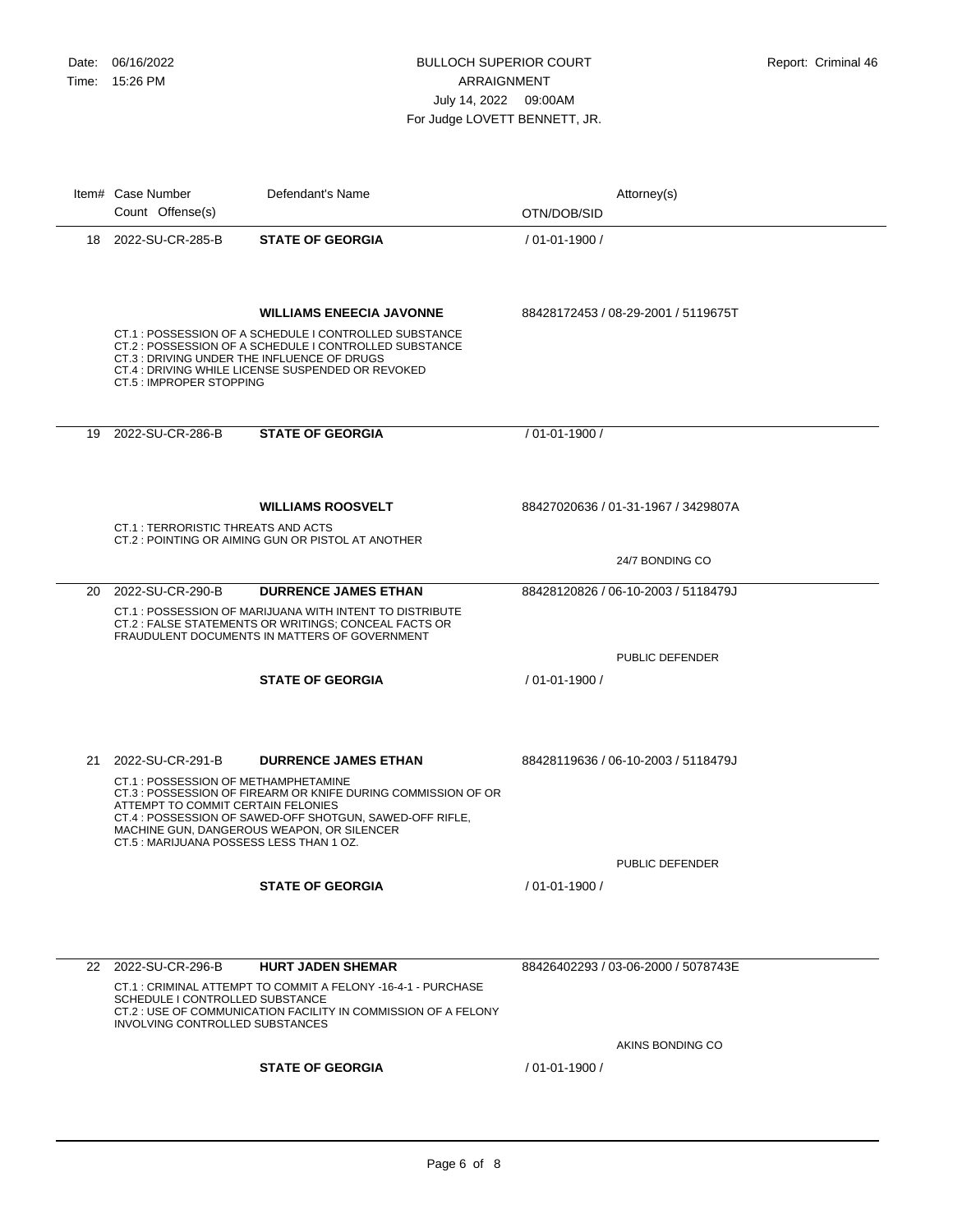| Item# Case Number<br>Count Offense(s)                                                                                                                                                                      | Defendant's Name                                                                                                 | OTN/DOB/SID    | Attorney(s)                         |
|------------------------------------------------------------------------------------------------------------------------------------------------------------------------------------------------------------|------------------------------------------------------------------------------------------------------------------|----------------|-------------------------------------|
| 23 2022-SU-CR-297-B                                                                                                                                                                                        | <b>JACKSON SINCERE D ERIC</b>                                                                                    |                | 88424893222 / 10-09-2001 / 5044853J |
| CT.1: POSSESSION OF MARIJUANA WITH INTENET TO DISTRIBUTE<br>CT.2: POSSESSION OF FIREARM OR KNIFE DURING COMMISSION OF OR<br>ATTEMPT TO COMMIT CERTAIN FELONIES<br>CT.3 : POSSESSION OF DRUG RELATED OBJECT |                                                                                                                  |                |                                     |
|                                                                                                                                                                                                            |                                                                                                                  |                | 24/7 BONDING CO                     |
|                                                                                                                                                                                                            | <b>STATE OF GEORGIA</b>                                                                                          | / 01-01-1900 / |                                     |
|                                                                                                                                                                                                            |                                                                                                                  |                |                                     |
| 24 2022-SU-CR-298-B                                                                                                                                                                                        | <b>JONES ZIMIKO OCTAVIOUS</b>                                                                                    |                | 88427868524 / 05-10-1993 / 3949782H |
| CT.1 : AGGRAVATED ASSAULT<br>CT.2 : TERRORISTIC THREATS AND ACTS                                                                                                                                           |                                                                                                                  |                |                                     |
|                                                                                                                                                                                                            |                                                                                                                  |                | PUBLIC DEFENDER                     |
|                                                                                                                                                                                                            | <b>STATE OF GEORGIA</b>                                                                                          | / 01-01-1900 / |                                     |
|                                                                                                                                                                                                            |                                                                                                                  |                |                                     |
|                                                                                                                                                                                                            |                                                                                                                  |                | <b>BLOUNT CASEY</b>                 |
| 25 2022-SU-CR-299-B                                                                                                                                                                                        | <b>JONES ZIMIKO OCTAVIOUS</b>                                                                                    |                | 88427868421 / 05-10-1993 / 3949782H |
| CT.1 : POSSESSION OF COCAINE<br><b>ENFORCEMENT OFFICER</b><br><b>ENFORCEMENT OFFICER</b><br>CT.4 : FAILURE TO OBEY STOP SIGN                                                                               | CT.2 : GIVING FALSE NAME, ADDRESS, OR BIRTHDATE TO LAW<br>CT.3 : GIVING FALSE NAME, ADDRESS, OR BIRTHDATE TO LAW |                | PUBLIC DEFENDER                     |
|                                                                                                                                                                                                            | <b>STATE OF GEORGIA</b>                                                                                          | / 01-01-1900 / |                                     |
|                                                                                                                                                                                                            |                                                                                                                  |                |                                     |
|                                                                                                                                                                                                            |                                                                                                                  |                | <b>BLOUNT CASEY</b>                 |
| 26 2022-SU-CR-301-B                                                                                                                                                                                        | <b>MCREYNOLDS ALONZO MIQUEL</b>                                                                                  |                | 88428293424 / 09-16-1987 / 3288793X |
| CT.2: MARIJUANA POSSESS LESS THAN 1 OZ.<br>CT.3 : SPEEDING                                                                                                                                                 | CT.1: POSSESSION OF A SCHEDULE II CONTROLLED SUBSTANCE                                                           |                |                                     |
|                                                                                                                                                                                                            |                                                                                                                  |                | <b>FOUCHE LARRY W</b>               |
|                                                                                                                                                                                                            | <b>STATE OF GEORGIA</b>                                                                                          | / 01-01-1900 / |                                     |
|                                                                                                                                                                                                            |                                                                                                                  |                |                                     |
|                                                                                                                                                                                                            |                                                                                                                  |                | ANNUNZIATA LOUIS C                  |
| 27 2022-SU-CR-304-B                                                                                                                                                                                        | <b>NEELY JAYSON JERRY</b>                                                                                        |                | 88427478344 / 07-01-1999 / 5103833T |
| CT.1: SALE OF MARIJUANA<br>CT.2 : TAMPERING WITH EVIDENCE - FELONY<br><b>MISDEMEANOR</b>                                                                                                                   | CT.3: WILLFUL OBSTRUCTION OF LAW ENFORCEMENT OFFICERS -                                                          |                |                                     |
| <b>MISDEMEANOR</b>                                                                                                                                                                                         | CT.4 : WILLFUL OBSTRUCTION OF LAW ENFORCEMENT OFFICERS -                                                         |                |                                     |
|                                                                                                                                                                                                            |                                                                                                                  |                | AKINS BONDING CO                    |
|                                                                                                                                                                                                            | <b>STATE OF GEORGIA</b>                                                                                          | / 01-01-1900 / |                                     |
|                                                                                                                                                                                                            |                                                                                                                  |                |                                     |